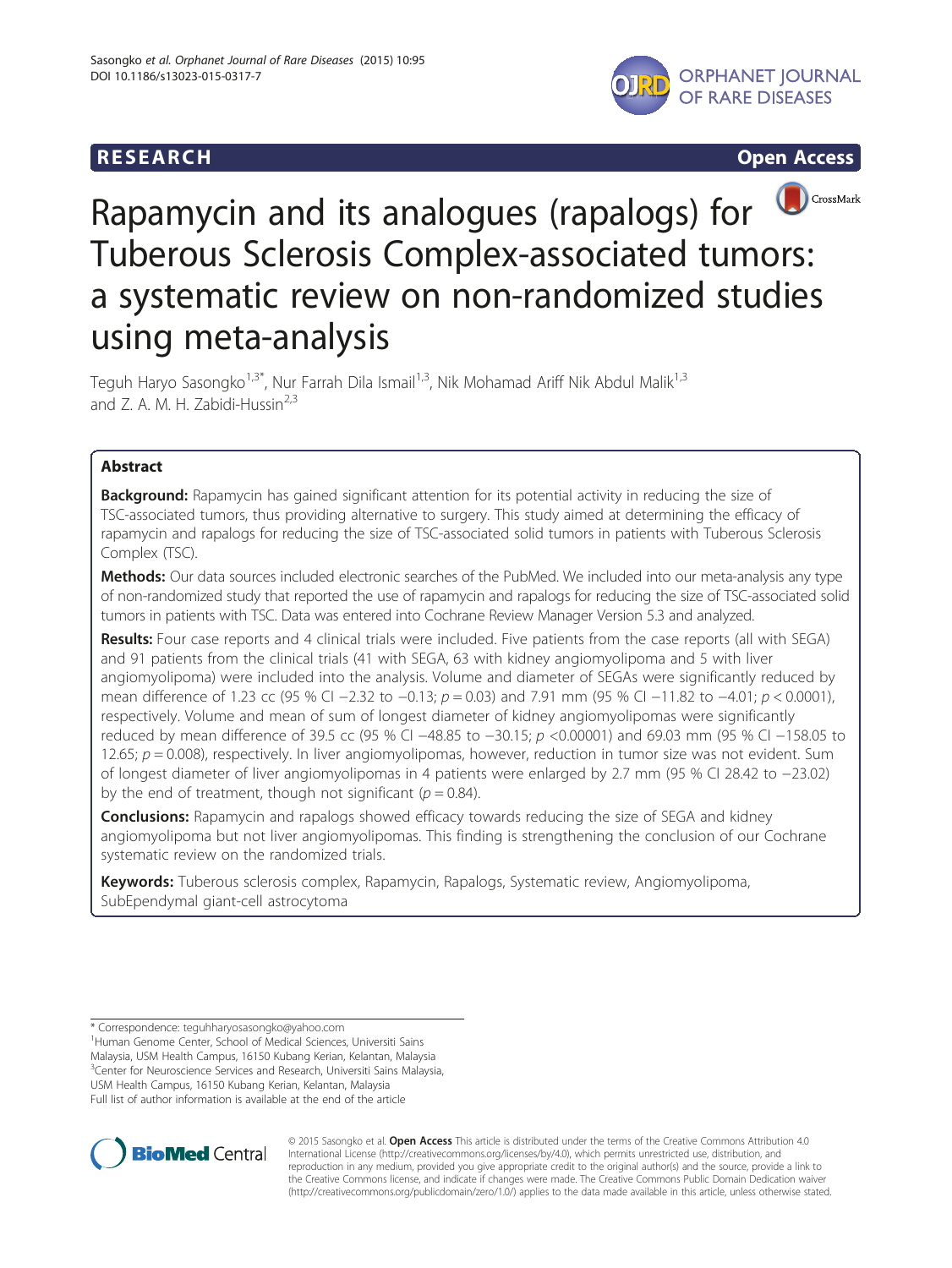# Background

Tumor development is a hallmark in the pathogenesis and diagnosis of Tuberous Sclerosis Complex (TSC). Nine out of 11 major clinical features in TSC diagnosis constitute the appearance of tumor structures [\[1](#page-8-0)]. A significant portion of TSC patients showed tumor development. Cortical tubers (CT) occur in 80–90 % [[2,](#page-8-0) [3](#page-9-0)], subependymal nodules (SEN) in 90 % [\[4](#page-9-0)] and subependymal giant cell astrocytoma (SEGA) in 5–20 % of TSC patients. CT has been associated with seizures and developmental delays [[5](#page-9-0)–[7](#page-9-0)], while SEN is normally dormant but may develop into SEGA which potentially causes ventricular obstruction, visual impairment, focal neurologic deficits and endocrinopathies [\[4, 8\]](#page-9-0).

Kidney angiomyolipoma occurs in 75 % of TSC patients and is a frequent cause of death due to haemorrhage [[9](#page-9-0)]. Another frequent cause of death among TSC patients is pulmonary lymphangioleiomyomatosis (LAM) which occur in 40 % premenopausal females with TSC [[10](#page-9-0), [9](#page-9-0)]. Cardiac rhabdomyoma is also commonly found in TSC patients, although generally regress with increasing age [[11](#page-9-0)]. Tumors may also manifest in the skin in the forms of angiofibromas and other cutaneous fibromas [\[11](#page-9-0)].

Development of hamartomatous tumors in TSC patients is related to the mTOR (mammalian target of rapamycin) pathway that acts as a central regulator of many functions, including cell size/growth and proliferation. mTOR combines with several other cellular components to form two distinct complexes, termed mTORC1 and mTORC2 [[12](#page-9-0)], of which only mTORC1 is inhibited by rapamycin and rapalogs. Nutrient stimulation stimulates mTORC1 through activation of PI3 kinase (PI3K) and inhibition of Hamartin/Tuberin Complex. Upregulation of mTORC1 activates S6 kinase1 (S6K1) and ribosomal S6 kinase (rS6), and inhibits eukaryotic translation initiation factor 4E-binding protein 1 (4EBP1) and eukaryotic initiation factor 4E (eIF4E), which results in cell growth and proliferation. (Reviewed in [\[13\]](#page-9-0)). Figure 1 illustrates the mTOR pathway and mTOR inhibition through rapamycin-FKBP12 complex.

mTOR kinase inhibition was thought to be a useful approach to systemic therapy for TSC and/or LAM because rapamycin, an mTOR inhibitor, has been shown to normalize dysregulated mTOR signaling in cells that lack normal hamartin or tuberin [[14](#page-9-0)–[19](#page-9-0)].

Rapamycin (otherwise known as sirolimus) is an inhibitor of mTOR. In fact, rapamycin sensitivity has been used as the major criterion to identify mTOR-controlled events [\[20](#page-9-0)]. Rapamycin (C51H79NO13) is a macrolide compound that was isolated in 1975 from Streptomyces hygroscopicus found in a soil sample on Easter Island. It prevents activation of T cells and B cells by inhibiting their response to interleukin-2 (IL-2). It is an FDAapproved drug for immunosuppression after organ



transplantation. Rapamycin also possesses both antifungal and antineoplastic properties [\[21\]](#page-9-0).

The mechanism by which rapamycin inhibits mTOR is not fully understood but rapamycin associates with FKBP12 to bind to the FRB (FKBP12–rapamycin-binding) domain of mTOR. Binding of the rapamycin–FKBP12 complex to mTOR can destabilize the mTORC1 complex and interfere with the activation of mTOR by phosphatidic acid. Several new compounds are available to inhibit mTOR, either by interfering with complex formation (FKBP12-dependent or FKBP12-independent) or by directly inhibiting the catalytic domain of mTOR [[22\]](#page-9-0).

A previous study utilizing cohorts of  $Tsc2^{+\prime-}$  mice and<br>ouse model of  $Tsc2$ -*null* tumors showed that treatment mouse model of *Tsc2-null* tumors showed that treatment with an mTOR kinase inhibitor (CCI-779, a rapamycin analogue) reduced the severity of TSC-related disease without significant toxicity [\[23](#page-9-0)].

Everolimus, a rapamycin analogue, has been studied in multiple randomized controlled trials for various indications with mostly promising efficacy and safety results such as in de-novo liver transplant patients [[24](#page-9-0)], cardiology patients [[25, 26\]](#page-9-0), patients with metastatic renal cell carcinoma [\[27](#page-9-0), [28\]](#page-9-0), patients with neuroendocrine tumors (NET) [[29, 30\]](#page-9-0) and breast cancer [\[31\]](#page-9-0).

A high proportion of tumor manifestations increasingly correspond with the morbidity and mortality due to tumor development in TSC patients. Previous nonhuman studies have shown the potential application of rapamycin and rapalogs for TSC. Our Cochrane Systematic Review on the randomized studies have shown that there is a significant increase in the proportion of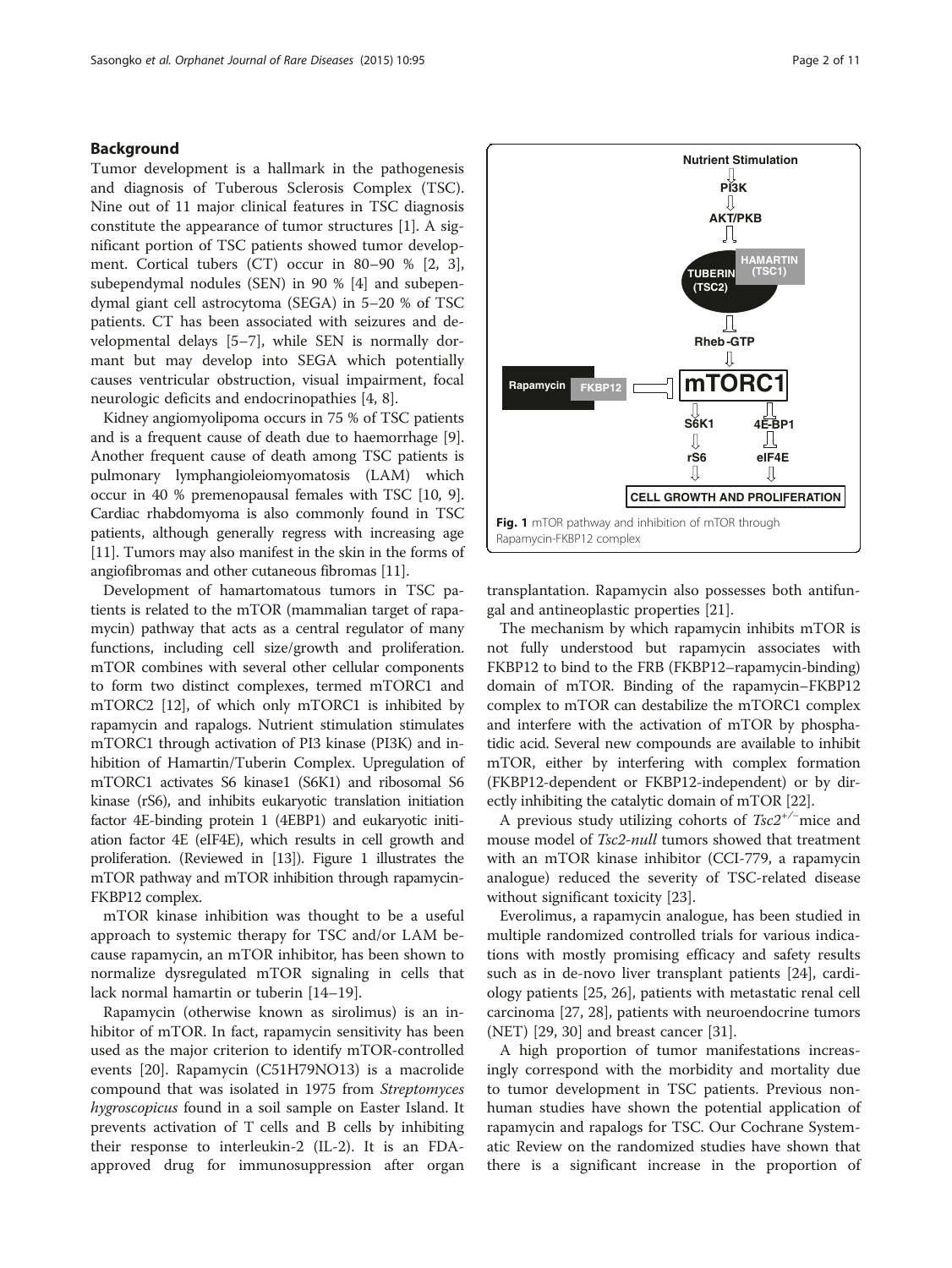<span id="page-2-0"></span>patients who achieved 50 % reduction in tumor size within the subjects group that received rapamycin and rapalogs (Protocol published [[32](#page-9-0)]). However, we have been unable to measure the rapamycin and rapalogs effect on the absolute tumor size, as this latter outcome was only reported in non-randomized studies. Here we analyzed rapamycin and rapalogs effect on the absolute tumor size in patients with Tuberous Sclerosis Complex.

# **Methods**

There is no published protocol for this systematic review. This systematic review was checked for completeness based on PRISMA 2009 Checklist [\[33\]](#page-9-0).

# Criteria for considering studies for this review Types of studies

All types of published non-randomized studies (as defined in the Cochrane Handbook version 5.1 [\[34\]](#page-9-0)) using English language and encountered online through PubMed searches were analyzed.

# Types of participants

People with known TSC-associated SEGA, kidney angiomyolipoma and/or liver angiomyolipoma as proven by the clinical features designated in the 2012 consensus diagnostic criteria for TSC and/or TSC-causing mutations in either TSC1 or TSC2 gene [[1\]](#page-8-0). Studies and/or participants without solid tumors or non-TSC-associated tumors were excluded.

# Types of interventions

Any rapamycin or its analogues (rapalogs) designed to reduce the size of TSC-associated tumors in patients with Tuberous Sclerosis Complex

# Types of outcome measures

We chose tumor volume or diameter as primary outcome. We also reported adverse effects whenever they

# Search methods for identification of studies

Electronic searches in PubMed used keywords "TSC AND [SEGA OR kidney angiomyolipoma OR liver angiomyolipoma] AND [rapamycin OR sirolimus OR tacrolimus OR everolimus]". All published articles and abstracts were searched. The search was limited to reports on human studies using English language.

# Data collection and analysis

# Statistical analysis

Available data (mean and standard deviation of each cohort study and pooled case reports) was entered into Cochrane Review Manager Version 5.3 [[35\]](#page-9-0) for analysis of treatment effects.

# Selection of studies

Studies were selected according to the criteria for considering studies for this review, as described above. Please refer to the PRISMA diagram illustrating the study selection (Fig. 2).

# Data extraction

Data was extracted using the specially designed data acquisition form as used in the Cystic Fibrosis and Genetic Disorders Group of The Cochrane Collaboration. The following items were extracted : type of study, participants and trial characteristics (single/multi-center, countries, eligibility, number of participants in the study, number of participants included in this review), intervention details (type of rapamycin or rapalogs, administering dose, trough level, duration of treatment, median or range of follow-up), outcomes (tumor volume and/or diameter) and rapamycin-related adverse effects.

![](_page_2_Figure_22.jpeg)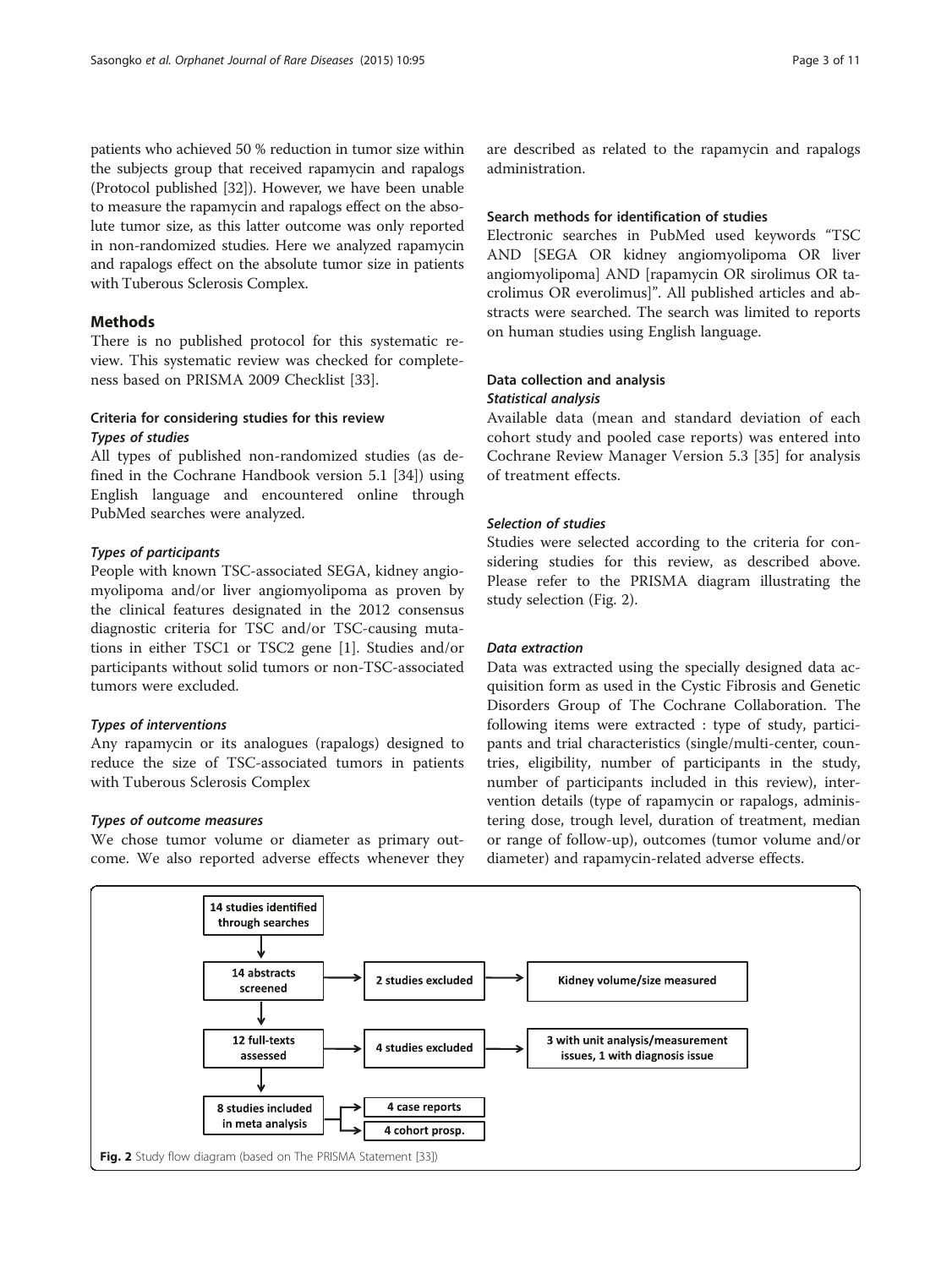# Risk of bias assessment

The risk of bias of each included study was assessed using the 8-item Newcastle-Ottawa Scale for observational studies [\[36\]](#page-9-0).

# Measures of treatment effect

We recorded continuous data such as tumor volumes or diameter as mean baseline and post treatment values and standard deviation (SD) for each group. We calculated a pooled estimate of the treatment effect at the end of each core length of treatment for each outcome across studies by determining the mean difference. We pooled outcome data from case reports into one group.

#### Assessment of heterogeneity

Test for heterogeneity between studies was done using a standard Chi<sup>2</sup> test and  $I^2$  statistic [[37\]](#page-9-0). The Chi<sup>2</sup> test is a statistical test for heterogeneity, whereas  $I^2$  assesses the quantity of inconsistency across studies in the metaanalysis. We used a cut-off  $P$  value of 0.1 to determine significance. This is because of generally anticipated low power of the reported trials due to the disease being rare. We used the following  $I^2$  ranges to interpret heterogeneity: 0 to 40 %: might not be important, 30 to 60 %: may represent moderate heterogeneity, 50 to 90 %: may represent substantial heterogeneity and 75 to 100 %: considerable heterogeneity.

# Results and discussion

#### Characteristic of studies

#### Results of the search

Fourteen studies were identified from the searches (Fig. [2](#page-2-0)). Screening of abstracts excluded two studies [\[38, 39](#page-9-0)] because the studies measured the organ's volume/size instead of the tumor's. These are case reports with one

patient each. Further full-text assessments excluded four studies with unit analysis/measurement or diagnosis issues [[40](#page-9-0)–[43\]](#page-9-0). One was a prospective cohort study involving 25 patients with angiomyolipoma or lymphangioleiomyomatosis where the TSC-diagnosed patients were mixed up with non TSC-diagnosed patients [\[40](#page-9-0)] and the rest were case reports with 1 patient each [\[41](#page-9-0)–[43](#page-9-0)]. This review finally included eight studies consisting of four case reports [[44](#page-9-0)–[47\]](#page-10-0) and four prospective cohort studies [\[48](#page-10-0)–[51](#page-10-0)].

#### Included studies (Table 1)

#### Characteristics of case reports

Franz et al. [\[44\]](#page-9-0) reported four patients with SEGA altogether. However, only three patients (1 male 2 females, aged 14.5 – 21 years old) were reported with mutations in TSC2 gene. We excluded one patient of this report due to unclear TSC diagnostic data. The patients were treated with rapamycin  $2 - 6$  mg/day to achieve trough level of 7.7 – 10.9 ng/ml for 2.5 – 20 months.

Wienecke et al. [[47](#page-10-0)] reported 1 patient (male, aged 19 years old) with kidney angiomyolipoma, in whom a mutation of TSC2 was identified. The patient was treated with rapamycin 1 mg every other day  $-2$  mg/day to reach trough level of  $4 - 5$  ng/ml for 7 months. Birca et al. [[45](#page-9-0)] reported 1 patient (female, 8 years old) with SEGA. The patient showed clinical features of TSC as well as continuous deletion of TSC2/PKD1 region. Treatment with rapamycin was  $1 - 2$  mg/day to reach trough level of  $3.3 -$ 4.5 ng/ml. Treatment duration was not mentioned, but last follow-up was after 5 months of treatment. Lam et al. [[46](#page-9-0)] reported 3 patients with TSC-associated SEGA and kidney angiomyolipoma. However, we could only analyzed 1 patient (male, 9 years old) since the remaining 2 patients were reported as percentage decrease in tumor size and

| Study type<br>Studies<br>$n^a$ |                  | Case report    |               |                   |           | Cohort prospective |             |             |                  |  |  |
|--------------------------------|------------------|----------------|---------------|-------------------|-----------|--------------------|-------------|-------------|------------------|--|--|
|                                |                  | Franz 2006     | Wienecke 2006 | <b>Birca 2010</b> | Lam 2010  | Krueger 2010<br>28 | Dabora 2011 | Lopez 2011  | Davies 2011      |  |  |
|                                |                  | 3              |               |                   |           |                    | 36          | 17          | 10               |  |  |
| Sex                            | M                |                |               |                   |           | 17                 | 10          | 8           | <b>NS</b>        |  |  |
|                                | F                | $\overline{2}$ |               |                   |           | 11                 | 26          | 9           |                  |  |  |
| Age range (years)              |                  | $14.5 - 21$    | 19            | 8                 | 9         | $3 - 34$           | $19 - 60$   | >10         | <b>NS</b>        |  |  |
| Genotype                       | TSC1             |                |               |                   |           | $\overline{4}$     |             |             |                  |  |  |
|                                | TSC <sub>2</sub> | 3              |               |                   |           | 10                 | 14          |             |                  |  |  |
|                                | Unknown          |                |               |                   |           | 14                 | 22          | 17          | 10               |  |  |
| Rapamycin                      | Dose (mg/day)    | $2 - 7$        | 0.5           |                   | $5 - 7$   | 3 <sup>b</sup>     | $2 - 6$     |             | 0.5 <sup>c</sup> |  |  |
|                                | Trough (ng/ml)   | $7.7 - 10.9$   | $4 - 5$       | $3.3 - 4.5$       | $10 - 15$ | $5 - 15$           | $3 - 15$    | $4 - 8^{d}$ | $3 - 6$          |  |  |

NS Not specified

Number of patients included in the analyses

<sup>b</sup>mg/m<sup>2</sup>

<sup>c</sup>mg/m<sup>2</sup>/day<br><sup>d</sup>ng/dl

ng/dl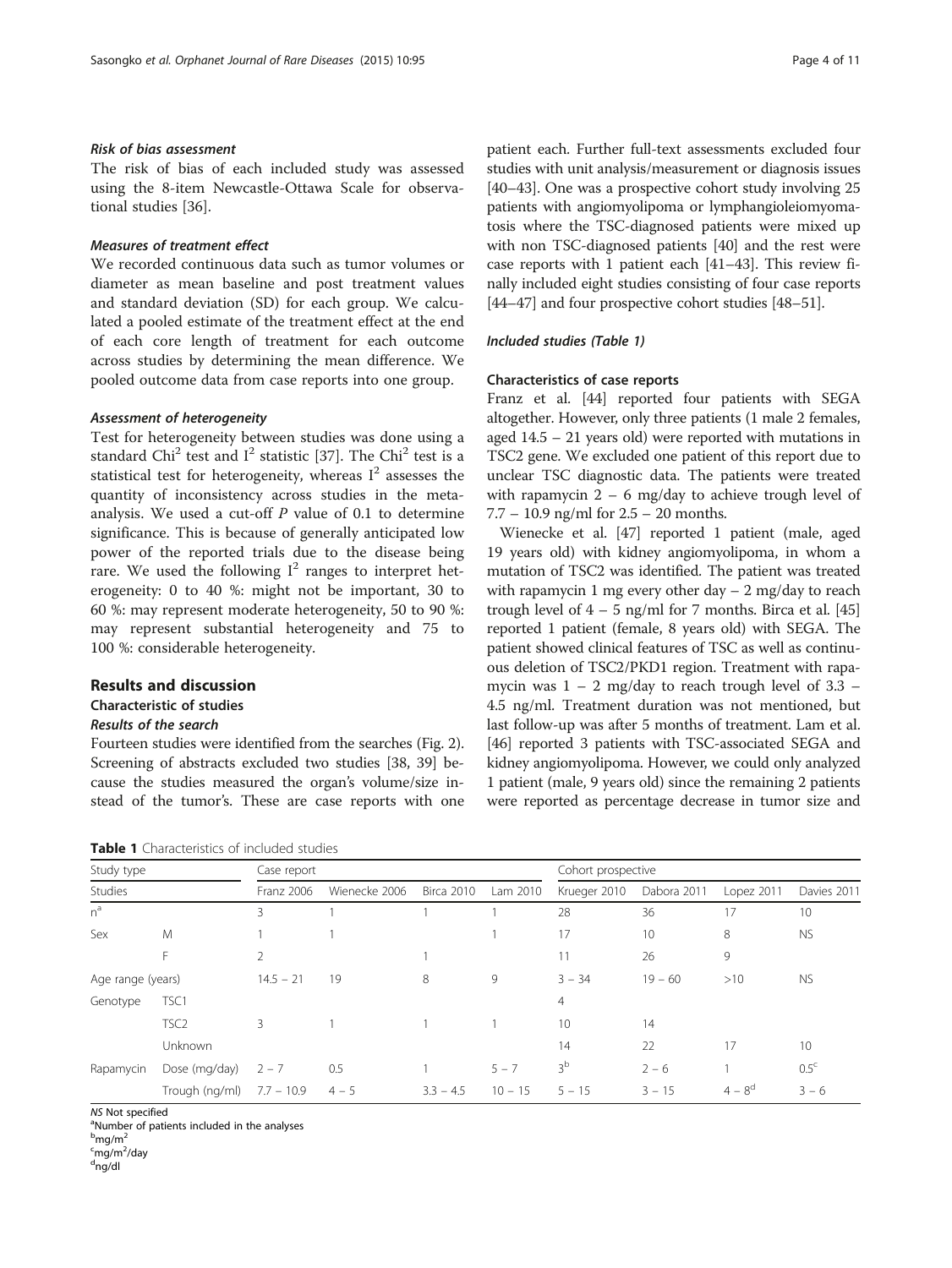not the absolute value of tumor volume or diameter. The patient was treated with rapamycin  $5 - 7$  mg/day (in combination with carbamazepine that is known to induce rapamycin metabolism) to reach trough level of 10 – 15 ng/ml for a year. However, the follow-up reported was only that of 3 months.

# Characteristics of prospective cohort studies

Krueger et al. [\[51\]](#page-10-0) was described as a prospective, openlabel, phase I-II trial. It was carried out in a single center at the Cincinnati Children's Hospital Medical Center (US). The study reported 28 patients (17 males and 11 females; aged 3 – 34 years old) with definitive diagnosis of TSC and SEGA. The patients were treated with Everolimus orally at a starting daily dose of 3.0 mg per square meter of body-surface area and were subsequently adjusted to attain a whole-blood trough concentration of 5 – 15 ng/ml. The participants were essentially treated for 6 months with a median length of follow-up of three months.

Dabora et al. [[49](#page-10-0)] was described as an open label, single arm, multicenter study with a Simon two-stage design [[52](#page-10-0)]. It was carried out in six clinical centers at the United States (Boston, Cincinnati, Loma Linda, Hartford, New York and Dallas). The study reported 36 patients (10 males and 26 females; aged 19 – 60 years old) with definitive diagnosis of TSC, all with kidney angiomyolipoma, 13 with SEGA and 4 with liver angiomyolipoma. The patients were treated with Sirolimus orally at a loading dose of 6 mg followed by 2 mg/day to achieve trough level of 3 – 9 ng/ml during the first 16 weeks. After 16 weeks, the dose was increased to achieve a trough level of 9 – 15 ng/ ml. The treatment lasted for 12 months with a median length of follow-up of 4 months.

Cabrera-Lopez et al. [\[48](#page-10-0)] was described as a phase IV non-blinded, non-controlled clinical trial. It was carried out at a single center in Spain. The study reported 17 patients (8 males and 9 females older than 10 years of age) with TSC diagnosis showing kidney angiomyolipoma. The patients were treated with rapamycin with initial dose of 1 mg/day. The dosage was increased 1 mg/day every for two weeks until it reached stable trough concentration of 4 – 8 ng/dl. The treatment lasted for 12 months with a median length of follow-up of 6 months.

Davies et al. [[50](#page-10-0)] was described as phase II nonrandomized, open-label multicenter trial. It was carried out in 4 hospitals of the United Kingdom and Switzerland. The study reported 16 patients, out of which only 10 patients were with definitive diagnosis of TSC and showing kidney angiomyolipoma. The patients were treated orally with sirolimus at initial dosage of 0.5 mg/ square meter of body surface. The dosage was adjusted to achieve trough concentration of  $3 - 6$  ng/ml. The treatment lasted for 24 months with a median length of follow-up of 5 months.

# Risk of bias assessment

The results of the risk of bias assessments for individual studies are reported in Table [2.](#page-5-0) Overall, each study showed high to low risk of bias.

# Effects of interventions on tumor size

Five patients from the case reports (all with SEGA) and 91 patients from the clinical trials (41 with SEGA, 63 with kidney angiomyolipoma and 5 with liver angiomyolipoma) were included into the analysis. An additional 3 patients from the case reports (1 with kidney angiomyolipoma [\[47\]](#page-10-0) and 2 with SEGA [\[46](#page-9-0)]) were described, albeit not systematically analyzed.

#### SubEpendymal Giant cell Astrocytoma (SEGA) (Table [3](#page-6-0))

In total, there are 5 studies that looked at the effect of rapamycin or rapalogs on SEGA, in which 3 are case reports [[44](#page-9-0)–[46\]](#page-9-0) and 2 are prospective cohort [\[49, 51\]](#page-10-0). Two studies used tumor volume (cc) [[51](#page-10-0), [44\]](#page-9-0) and 3 studies used tumor diameter (mm) [\[49](#page-10-0), [45](#page-9-0), [46\]](#page-9-0) as their unit of analysis.

The case reports [\[44](#page-9-0)–[46](#page-9-0)] comprised of 5 patients with SEGA. From Franz et al. [[44](#page-9-0)] we included 3 patients using tumor volume (cc) as unit of analysis. Lengths of treatment are variable, ranging from 2.5 – 20 months. Reduction in the tumor volume was noted in all patients, with a mean difference of  $-1.7$  cc (95 % CI  $-4.6$  to 1.2;  $p = 0.3$ ). Birca et al. [[45\]](#page-9-0) reported one patient on which we took the longest tumor diameter (mm) as unit of analysis. Length of treatment was 5 months. There are two SEGAs found in this patient, from which we took the average for analysis. At 3-month follow-up tumor 1 was reduced from 38.7 mm to 24.3 mm while tumor 2 was also reduced from 31.3 mm to 21.8 mm. No further reduction in tumor size was noted at 5-month follow-up. From Lam et al. [[46](#page-9-0)] we analyzed only one out of 3 patients using tumor longest diameter (mm) as unit of analysis. Length of treatment was 9 months. At 3-month follow-up the tumor was reduced from 35 mm – 26 mm. No further reduction in tumor size was noted at 6- and 9-month follow-ups. Reduction in the tumor diameter was noted in these 2 patients, with a mean difference of −12.00 mm (95 % CI −17.70 to −6.30;  $p = 0.05$ ). The other 2 patients showed significant reduction in tumor size of 50–60 % of the pretreatment size [\[46\]](#page-9-0).

Dabora et al. [[49](#page-10-0)] reported 13 patients with measurable SEGA ranging in diameter from 9–30 mm. However, follow-up data was only available from 11 patients after 12 months of Sirolimus treatment. Tumor regression was observed in 7 cases and SEGA diameter was stable in the other 4 cases. Our analysis showed that the SEGA in these 11 patients were reduced by mean difference of  $-4.3$  mm (95 % CI  $-9.66$  to 1.06;  $p = 0.1$ ).

Krueger et al. [[51](#page-10-0)] reported 28 patients with SEGA whereby one patient was withdrawn at 4.5 months. This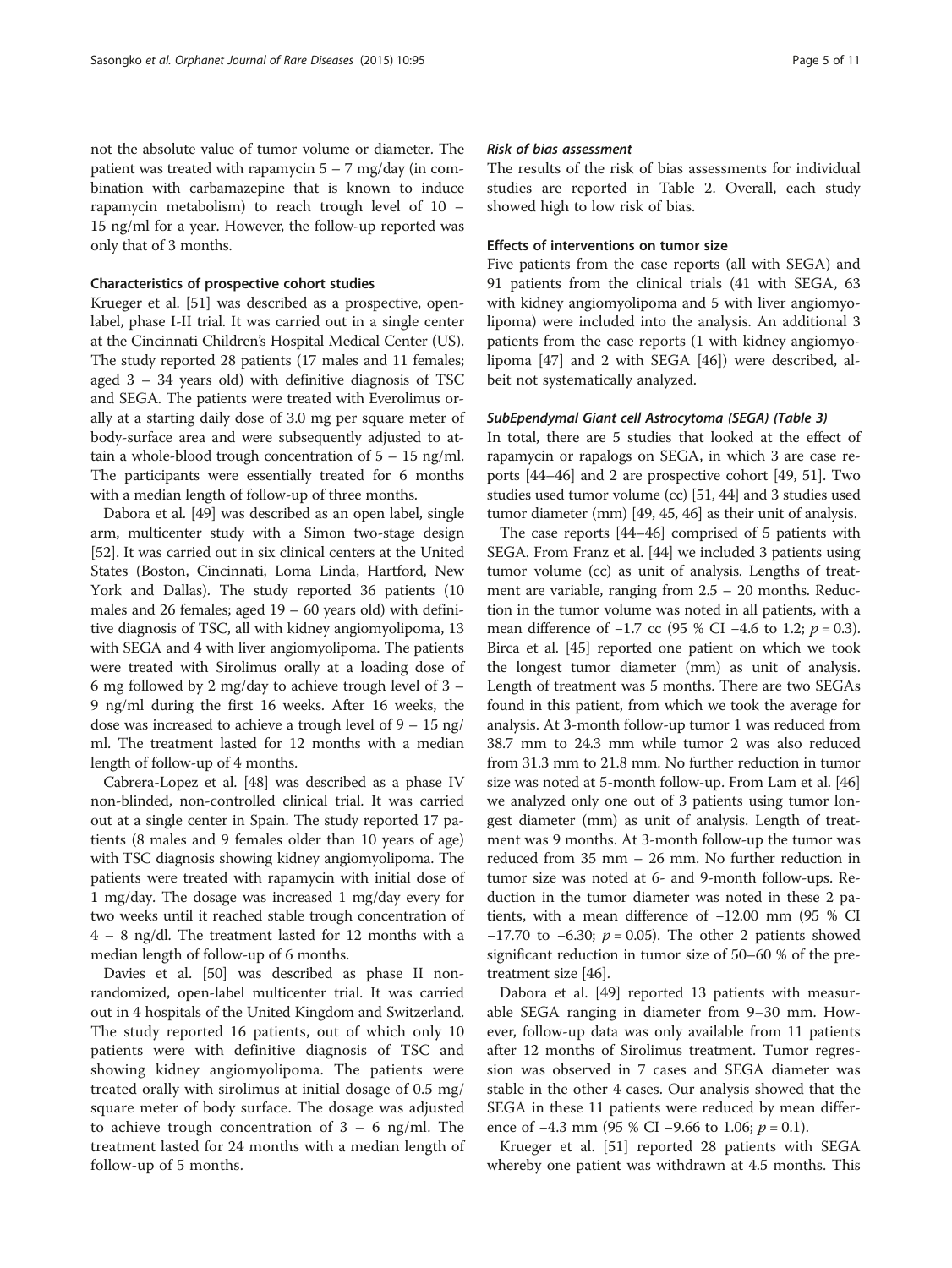| <b>Studies</b>     | Representativeness of<br>exposed cohort | Selection of non-<br>exposed<br>cohort | Ascertainment<br>of exposure                | Demonstration    | Comparability | Assessment of<br>outcome       | Follow-up<br>long<br>enough <sup>a</sup> | Adequacy of follow-up <sup>b</sup>               | Total<br>score |
|--------------------|-----------------------------------------|----------------------------------------|---------------------------------------------|------------------|---------------|--------------------------------|------------------------------------------|--------------------------------------------------|----------------|
| Case Reports       |                                         |                                        |                                             |                  |               |                                |                                          |                                                  |                |
| Franz 2006         | Somewhat<br>representative <sup>®</sup> | No non-exposed cohort                  | Secure record <sup>*</sup>                  | Yes'             | No            | Record<br>linkage <sup>®</sup> | Variable                                 | Complete <sup>®</sup>                            | 5              |
| Wienecke<br>2006   | Somewhat<br>representative*             | No non-exposed cohort                  | Secure record <sup>*</sup>                  | Yes <sup>®</sup> | No            | Record<br>linkage <sup>®</sup> | Yes <sup>*</sup>                         | Complete <sup>®</sup>                            | 6              |
| <b>Birca 2010</b>  | Somewhat<br>representative <sup>®</sup> | No non-exposed cohort                  | Secure record <sup>7</sup>                  | Yes              | No            | Record<br>linkage <sup>®</sup> | Unclear                                  | Complete <sup>®</sup>                            | 5              |
| Lam 2010           | Somewhat<br>representative <sup>®</sup> | No non-exposed cohort                  | Secure record <sup>*</sup>                  | Yes'             | <b>No</b>     | Record<br>linkage <sup>®</sup> | Yes <sup>*</sup>                         | Complete <sup>®</sup>                            | 6              |
| Cohort Prospective |                                         |                                        |                                             |                  |               |                                |                                          |                                                  |                |
| Krueger 2010       | Truly representative <sup>®</sup>       | No non-exposed cohort                  | Secure record                               | Yes              | No            | Record<br>linkage              | Yes <sup>*</sup>                         | Complete*                                        | 6              |
| Dabora 2011        | Truly representative <sup>*</sup>       | No non-exposed cohort                  | Secure record <sup>*</sup>                  | Yes"             | No            | Record<br>linkage <sup>®</sup> | Yes <sup>*</sup>                         | 8 out of 36 lost follow-up<br>$(22\%)^{\degree}$ | 6              |
| Davies 2011        | Truly representative <sup>®</sup>       | No non-exposed cohort                  | Secure record <sup>*</sup> Yes <sup>*</sup> |                  | <b>No</b>     | Record<br>linkage              | Yes <sup>*</sup>                         | 4 out of 16 lost follow-up<br>$(25\%)^{6}$       | 6              |
| Lopez 2011         | Truly representative <sup>®</sup>       | No non-exposed cohort                  | Secure record <sup>®</sup>                  | Yes <sup>*</sup> | No            | Record<br>linkage <sup>®</sup> | Yes <sup>*</sup>                         | 1 out of 17 lost follow-up $(5\%)^*$             | - 6            |

<span id="page-5-0"></span>Table 2 Risk of bias assessment of included studies

<sup>a</sup>Length of follow-up of at least 6 months is considered sufficient

<sup>b</sup>Lost of follow-up <30 % is considered acceptable; \*Indicates point that contribute to Total Score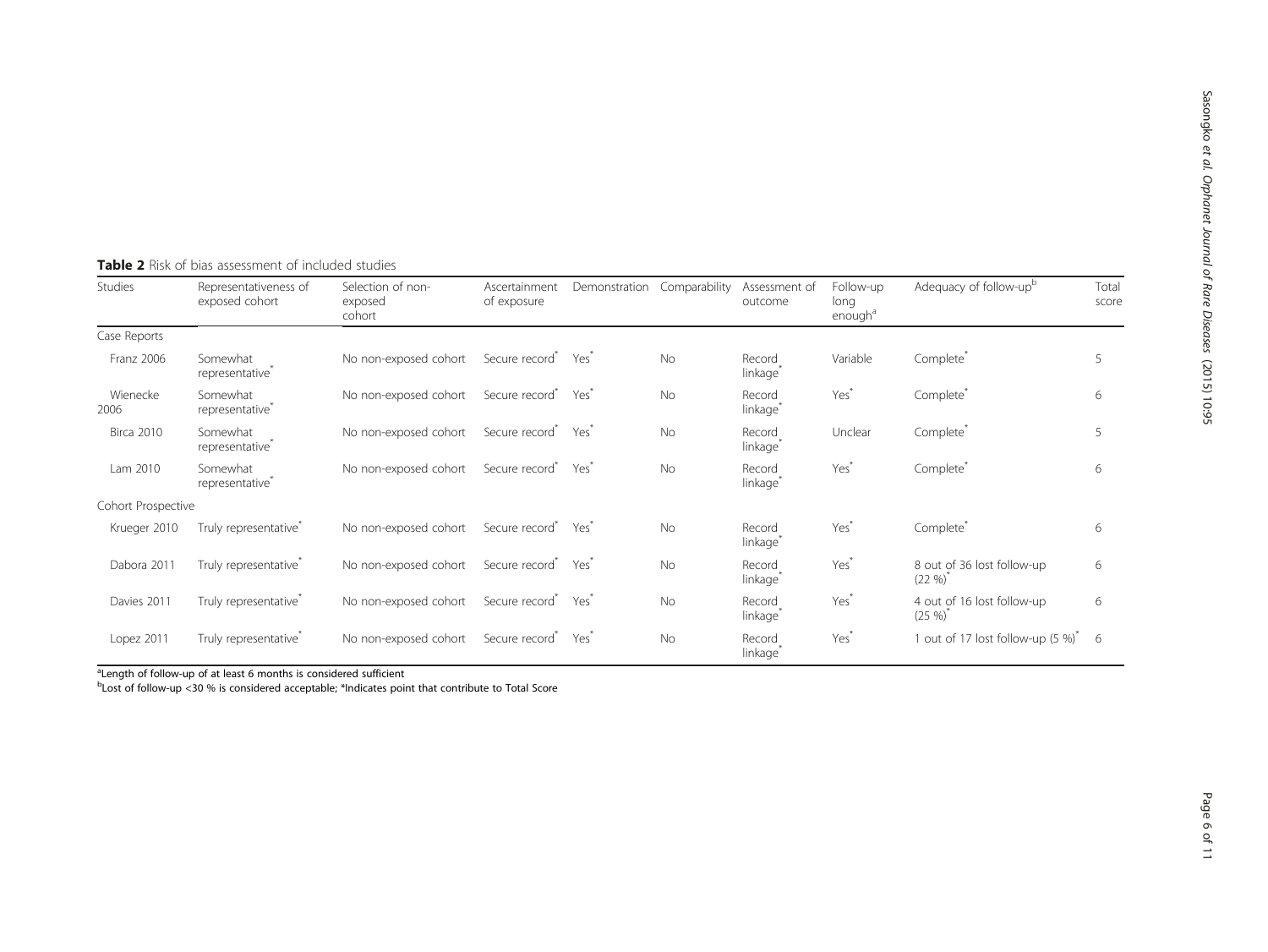| <b>Studies</b> | Volume (cc)     |    |                 |    |                                      | Diameter (mm)  |    |                 |   |                                       |
|----------------|-----------------|----|-----------------|----|--------------------------------------|----------------|----|-----------------|---|---------------------------------------|
|                | Baseline        | n. | After treatment | n. | Mean diff (95 % CI)                  | Baseline       | n. | After treatment | n | Mean diff (95 % CI)                   |
| Case Reports   | $2.9 \pm 2.4$   | 3  | $.2 \pm 0.9$    | 3  | $-1.7$ ( $-4.6$ , 1.2)               | $35 \pm 3.7$   |    | $23 \pm 1.8$    |   | $-12.00$ ( $-17.70$ , $-6.30$ )       |
| Kruger 2010    | $2.45 \pm 2.81$ | 28 | $.3 \pm 1.48$   | 27 | $-1.01$ ( $-2.33$ , 0.03)            |                |    |                 |   |                                       |
| Dabora 2011    |                 |    |                 |    |                                      | $16.7 \pm 6.4$ | 13 | $12.4 \pm 6.9$  |   | $-4.3$ ( $-9.66$ , 1.06)              |
| Overall Effect |                 |    |                 |    | $-1.23$ ( $-2.32$ , $-0.13$ )        |                |    |                 |   | $-7.91$ ( $-11.82$ , $-4.01$ )        |
|                |                 |    |                 |    | $p = 0.03$                           |                |    |                 |   | p < 0.0001                            |
| Heterogeneity  |                 |    |                 |    | Chi <sup>2</sup> = 0.12; $I^2$ = 0 % |                |    |                 |   | Chi <sup>2</sup> = 3.72; $I^2$ = 73 % |

<span id="page-6-0"></span>Table 3 Outcome on Subependymal Giant Cell Astrocytoma (SEGA)

study reported two versions of assessment at 6-month of follow-up; that of the local investigator's and that of the independent central review. We include only the latter in our analysis. Local investigator's assessment examined the tumor volume (cc) at 3, 6, 12, 18 and 24 months. We noted fluctuation in the mean of tumor volume reduction of 3 months (0.88 cc), 6 months (1.04 cc), 12 months (0.99 cc), 18 months (1.11 cc) and 24 months (0.87 cc) as compared to baseline. Our analysis showed that SEGA in 27 patients after 6 months of follow-up were reduced by mean difference of −1.01 (95 % CI −2.33 to 0.03;  $p = 0.06$ ).

Overall, volume of SEGAs in 30 patients was significantly reduced ( $p = 0.03$ ) after 3–12 months therapy, by mean difference of −1.23 cc (95 % CI −2.32 to −0.13). Similar pattern was also noted in the diameter of SEGAs in 13 patients ( $p < 0.0001$ ) after 5–12 months treatment, by mean difference of −7.91 mm (95 % CI −11.82 to −4.01).

# Kidney angiomyolipoma (Table 4)

There are 4 studies that looked at the effect of rapamycin on kidney angiomyolipoma. One is a case report [[47](#page-10-0)] and three are cohort prospective [[48](#page-10-0)–[50](#page-10-0)]. Cabrera Lopez et al. [\[48](#page-10-0)] and Wienecke et al. [[47](#page-10-0)] used tumor volume (cc), while Dabora et al. [[49\]](#page-10-0) and Davies et al. [\[50](#page-10-0)] used tumor diameter (mm) as their unit of analysis.

Wienecke et al. [[47\]](#page-10-0) reported 1 patient with baseline tumor volume of 134 cc before administration of Rapamycin. Five months following Rapamycin therapy, MRI showed the tumor shrunk to 39 cc. The tumor volume was further reduced to 23 cc at 7 months following treatment. At 7 months, Rapamycin treatment was terminated. As a result, 15 months after the initial treatment, the tumor re-grew to 116 cc, following which rapamycin was re-instutited. A rapid decrease in tumor volume (to 45 cc) was noted after 3 months.

Cabrera Lopez et al. [[48\]](#page-10-0) reported 17 TSC patients with kidney angiomyolipoma, out of whom one had to be withdrawn from the study after 11 months due to reactivation of an erythema nodosum which was already present at the start of the trial, and another patient was removed from the study after 13 months of treatment due to the appearance of nephrotic proteinuria which disappeared after treatment suspension. Length of treatment was 24 months. Tumor volume was examined at 6-month and 12-month following the treatment. At 6 month follow-up the tumor size was significantly decreased by mean difference −34.00 cc (95 % CI 24.62 to −43.38;  $p = 0.0000$ ). The tumor size further shrunk at 12-month follow up by mean difference of −39.50 cc (95 % CI  $-48.85$  to  $-30.15$ ;  $p = <0.00001$ ).

Dabora et al. [[49\]](#page-10-0) reported 36 TSC patients with kidney angiomyolipoma, out of whom 8 were withdrawn from the study. These included 4 who were unable to come for study appointments, and 4 who were taken off study because of a serious adverse event that was judged unrelated to drug therapy (1 hospitalized with complicated infectious mononucleosis, 1 diagnosed with a pancreatic neuroendocrine tumor, 1 hospitalized with a kidney angiomyolipoma hemorrhage, 1 hospitalized with

Table 4 Outcome on kidney angiomyolipoma

| <b>Studies</b>                                       | Volume (cc)     |   |  |  |                                       |                   | Sum of longest diameter (mm) |                   |  |                              |  |  |
|------------------------------------------------------|-----------------|---|--|--|---------------------------------------|-------------------|------------------------------|-------------------|--|------------------------------|--|--|
|                                                      | <b>Baseline</b> | n |  |  | After treatment n Mean diff (95 % CI) | Baseline          | n                            | After treatment n |  | Mean diff (95 % CI)          |  |  |
| Cabrera Lopez 2011 $62.6 \pm 18.3$ 17 $23.1 \pm 7.0$ |                 |   |  |  | $16 -39.5 (-30.15, -48.85)$           |                   |                              |                   |  |                              |  |  |
| Dabora 2011                                          |                 |   |  |  |                                       | $212 + 146$       | 36                           | $145 \pm 113$     |  | $28 -67 (-3.55 - 130.5)$     |  |  |
| Davies 2011                                          |                 |   |  |  |                                       | $135.5 \pm 135.6$ | - 10                         | $62.8 \pm 20.1$   |  | $-69.80(15.39,-154.99)$      |  |  |
| Overall Effect                                       |                 |   |  |  | $-39.5$ ( $-48.85, -30.15$ )          |                   |                              |                   |  | $-69.03$ $(-158.05, 12.65)$  |  |  |
|                                                      |                 |   |  |  | $p = 0.00001$                         |                   |                              |                   |  | $p = 0.008$                  |  |  |
| Heterogeneity                                        |                 |   |  |  | Not applicable                        |                   |                              |                   |  | $Chi^2 = 0.01$ : $I^2 = 0$ % |  |  |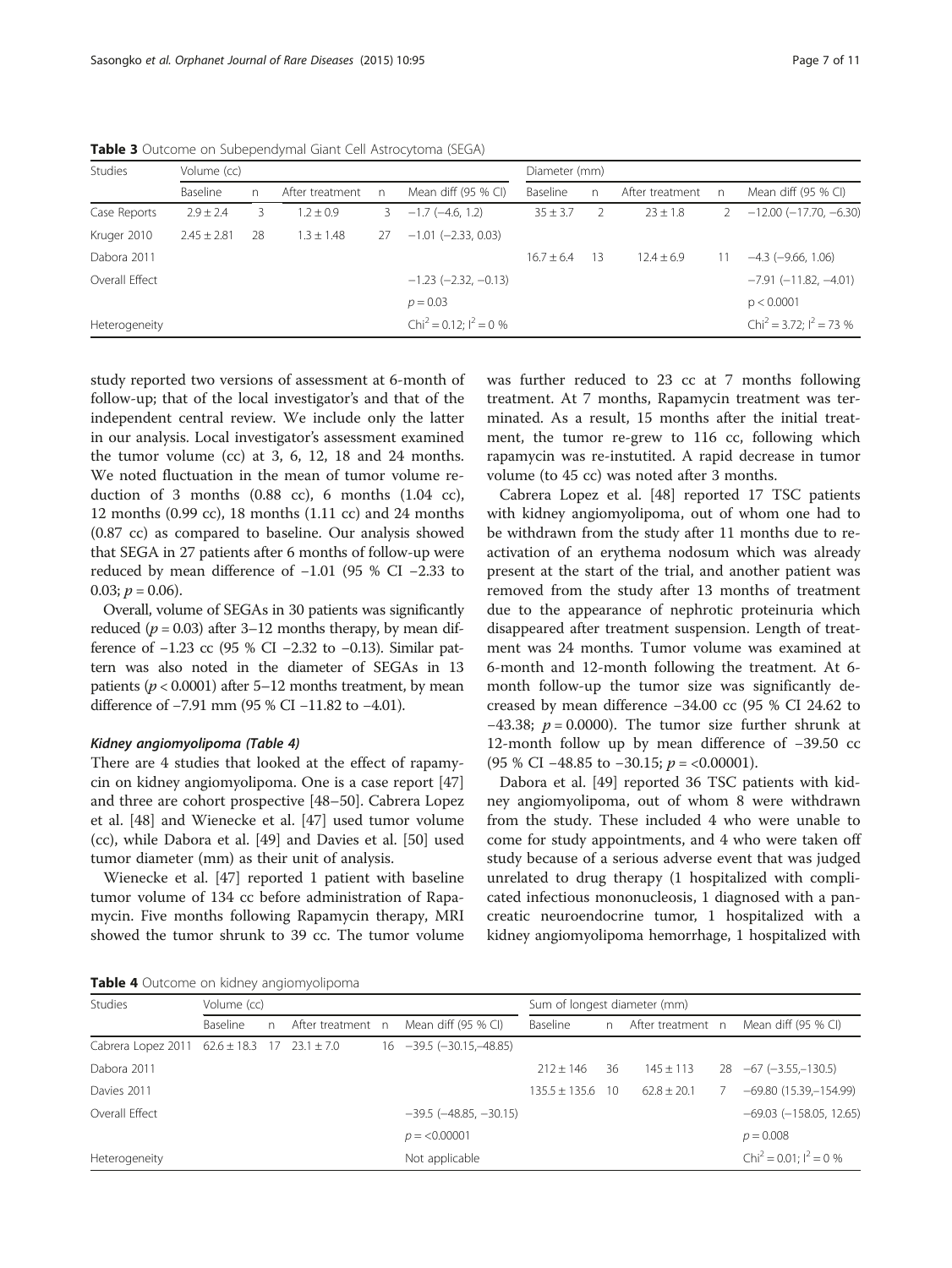<span id="page-7-0"></span>a neurologic event). Core length of treatment was 12 months. Follow-ups were done at 4, 8 and 12 months. Sum of the longest diameter (SLD) of the tumor (mm) was used as unit of analysis. At 4-month follow up ( $n = 33$ ), the tumor SLD decreased but not significantly  $(p = 0.28)$  by mean difference of −36.00 mm (95 % CI 28.67 to −100.67). At 8-month follow-up  $(n = 29)$ , the tumor SLD further decreased ( $p = 0.05$ ) by mean difference of  $-62.00$  mm (95 %) CI 0.04 to  $-124.04$ ). At 12-month follow-up (n = 28), the tumor SLD further decreased ( $p = 0.05$ ) by mean difference of −67.00 mm (95 % CI −3.55 to −130.45).

Davies et al. [[50\]](#page-10-0) reported 10 TSC patients with kidney angiomyolipoma, out of whom 3 were withdrawn. Length of treatment was 24 months. SLD of the tumors was taken as unit of analysis. Follow-ups were done at 2,6,12 and 24 months. At 2 months  $(n = 9)$ , the tumor SLD was decreased ( $p = 0.9$ ) by mean difference of −8.00 mm (95 % CI 118.15 to −134.15). At 6 months  $(n = 10)$ , the tumor SLD was further decreased ( $p = 0.79$ ) by mean difference of -16.3 mm (95 % CI 103.13 to −135.73). At 12 months (n = 8), the tumor SLD was decreased  $(p = 0.11)$  by mean difference of −69.8 mm (95 % CI 15.39 to −154.99). Again, at 24 months  $(n = 7)$ , the tumor was decreased further ( $p = 0.2$ ) by mean difference of −69.8 mm (95 % CI 15.39 to −154.99). It is of note that at follow-ups of 12 and 24 months, 3 patients with 18 tumor lesions were withdrawn.

Overall, volume of kidney angiomyolipoma in 16 patients was significantly reduced ( $p < 0.00001$ ) by mean difference of −39.5 cc (95 % CI −48.85 to −30.15) after 12 months rapamycin therapy. This reduction was also noted in the mean of SLD of the kidney angiomyolipomas in 35 patients ( $p = 0.008$ ) by −69.03 mm (95 % CI −158.05 to 12.65). In total, 11 patients with kidney angiomyolipomas were withdrawn before 12 months of therapy.

#### Liver angiomyolipoma

There is only one study that looked into the effect of rapamycin on liver angiomyolipoma, which is a prospective cohort [\[49](#page-10-0)]. This study used the tumor's SLD as the analysis unit. There are 5 TSC patients with measurable liver angiomyolipoma, out of which 1 was withdrawn before 12 months of treatment. Core length of treatment was 12 months. Follow-ups were done at 4, 8 and 12 months. At 4-month follow-up  $(n = 4)$ , the tumor SLD was decreased  $(p = 0.05)$  by mean difference of −12.80 mm (95 % CI −0.1 to −25.5). At 8-month followup  $(n = 4)$ , the tumor SLD was still smaller as compared to that of baseline ( $p = 0.08$ ) by mean difference of  $-12.5$  mm (95 % CI 1.33 to −26.33) but this slightly re-grew as compared to that at 4-month follow-up. At 12-month follow-up, the tumor SLD was slightly larger ( $p = 0.84$ ) as compared to that of baseline by mean difference of 2.7 mm

(95 % CI 28.42 to −23.02). Reduction of tumor size in liver angiomyolipoma was not evident.

# Adverse effects

Summary of adverse effects found in 99 patients from the included studies was described in Table 5. The most

| Table 5 Adverse effects in 99 patients |  |  |  |  |  |
|----------------------------------------|--|--|--|--|--|
|----------------------------------------|--|--|--|--|--|

| Adverse effect                    | Percentage of patients |
|-----------------------------------|------------------------|
| Oral ulcer                        | 54.5                   |
| Hypertriglyceridemia              | 28.3                   |
| Upper Respiratory Tract Infection | 26.3                   |
| Acne/Acneiform Dermatitis         | 19.2                   |
| Sinusitis                         | 16.2                   |
| Proteinuria                       | 16.2                   |
| Hypercholesterolemia              | 15.2                   |
| Tinea/Other Skin problem          | 14.1                   |
| Leucocytosis                      | 14.1                   |
| Diarrhoea                         | 12.1                   |
| Anemia                            | 12.1                   |
| Otitis Media                      | 10.1                   |
| Pyrexia                           | 8.1                    |
| Cellulitis                        | 8.1                    |
| Joint pain                        | 8.1                    |
| Urinary Tract Infection           | 7.1                    |
| Headache                          | 6.1                    |
| Lymphopenia                       | 6.1                    |
| Increased Alkaline Phosphatase    | 5.1                    |
| Irregular menses                  | 5.1                    |
| Nose bleeding                     | 5.1                    |
| Gastroenteritis                   | 4                      |
| Otitis Externa                    | 4                      |
| Incerased ALT, SGPT               | 4                      |
| Gastric Infection                 | 3                      |
| Cough                             | 3                      |
| Increased Creatinine Kinase       | 3                      |
| Peripheral Oedema                 | 3                      |
| Fatigue                           | 3                      |
| Vomiting                          | 2                      |
| Gingival Hypertrophy              | 1                      |
| Myalgia                           | 1                      |
| Acute Pyelonehpritis              | 1                      |
| Dry skin                          | 1                      |
| Depression                        | 1                      |
| Weight gain                       | 1                      |
| Hypothyroidism                    | 1                      |
| Retinal tear                      | 1                      |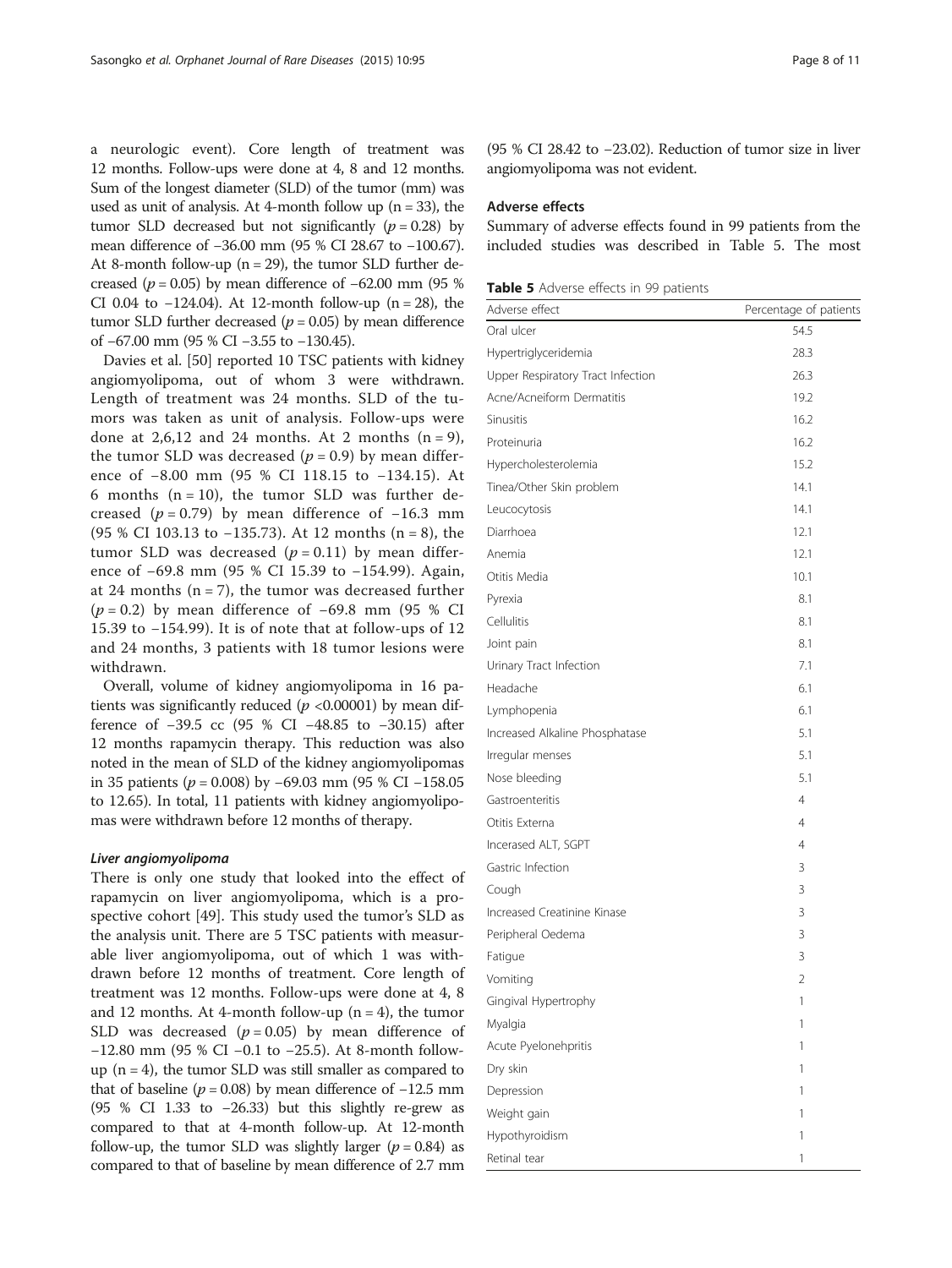<span id="page-8-0"></span>frequent adverse effects were oral ulcer followed by hypertriglyceridemia and upper respiratory tract infection.

We identified, in this systematic review, 8 studies that fulfill our criteria for study inclusion involving a total of 99 trial participants. Six patients from the case reports (5 with SEGA, 1 with kidney angiomyolipoma) and 91 patients from the prospective cohorts (41 with SEGA, 63 with kidney angiomyolipoma and 5 with liver angiomyolipoma) were included into the analysis. Two other patients were described from a case report, albeit not analyzed.

On the quality of the included studies, we admit that we only included in this analysis non-randomized studies which by itself were a limitation. However, although the case reports may be of moderate to high risk of bias, the prospective cohort studies that we included may be categorized into moderate to low risk of bias, to the extent possible as non-randomized studies. There is a notable variability in the duration of follow-up, which might affect treatment outcome.

Thirty-one patients with SEGA were analyzed for their tumor volume (cc), while 15 patients for their tumor diameter. Analyses using both units showed a significant reduction in the size of SEGAs following the treatment. The volume was significantly reduced after  $3 - 12$  months of rapamycin administration by 1.23 cc and 2.45 stretch of reduction interval. The diameter, on the other hand, showed stretch of reduction interval of 7.81 and a mean reduction of 7.91 mm after  $5 - 12$  months therapy.

Forty-six patients with kidney angiomyolipomas were analyzed of their tumor's sum of longest diameter (mm), while 17 patients of their tumor volume (cc). Both analyses showed significant reduction in the size of kidney angiomyolipoma following the treatment. The sum of longest diameters was significantly reduced by 69.03 mm and a stretch of reduction interval of 170.7. The volume was also significantly reduced by 39.50 cc with a stretch of reduction interval of 18.7. However, there are 12 patients withdrawn from the study before completion of 12 months therapy.

These have shown that rapamycin and rapalogs significantly reduce the tumor size in Tuberous Sclerosis patients with SEGA and kidney angiomyolipomas. However, the same reduction in tumor size was not evident in liver angiomyolipomas which involve only a limited set of patients.

Rapamycin has also been tried on other manifestations of Tuberous Sclerosis Complex with mostly promising results, albeit variable degree of evidences. Reports described improvement in facial angiofibroma [[53](#page-10-0)–[56](#page-10-0)], epilepsy [[57](#page-10-0), [58\]](#page-10-0), cardiac rhabdomyoma [\[59\]](#page-10-0), lymphangioleiomyomatosis [\[40](#page-9-0), [50\]](#page-10-0), fibromatosis and renal cell carcinoma [[60](#page-10-0)] but not the optic nerve tumor [[42](#page-9-0)] among patients with Tuberous Sclerosis Complex.

Our Cochrane systematic review (Protocol published [[32\]](#page-9-0)) on the same treatment effect which included only randomized studies [[61](#page-10-0)–[63](#page-10-0)] showed that there is a significant increase in the proportion of patients who achieved 50 % reduction in tumor size within the participants group that received rapamycin and rapalogs. This used dichotomous data for its analyses. The current article meta-analyzed non-randomized studies for the effect of rapamycin and rapalogs on tumor size and used continuous data for its analyses (actual tumor volume and diameter).

Adverse effects of the rapamycin treatment should be highlighted given that slightly more than half of the patients showed at least one of the listed adverse effects (Table [5\)](#page-7-0). However, only very few were reported to develop serious conditions [[49, 51\]](#page-10-0).

# Conclusion

As a conclusion, we have shown that rapamycin and rapalogs reduce the size of SEGA and kidney angiomyolipoma in patients with Tuberous Sclerosis Complex. This result strengthens our Cochrane systematic review on randomized studies. However, it is of note that we are unable to rule out the possibility of publication bias where authors only report positive outcomes and there may be many instances where no response was unreported.

#### Competing interests

The authors declare that they have no competing interests.

#### Authors' contributions

THS and ZAMH-ZH developed the concept for the manuscript. NFDI and NMANAM performed the search and extracted the data. THS and ZAMH-ZH analyzed the data. THS drafted the manuscript. ZAMH-ZH, NFDI and NMANAM critically participated in discussions to develop the manuscript. All authors read and approved the final manuscript.

#### Acknowledgements

Studies on Tuberous Sclerosis Complex in Universiti Sains Malaysia are funded by the USM Research University Grant Nbr. 1001/PPSP/812137 for Dr. Teguh Haryo Sasongko and USM Neuroscience Excellence Grant Nbr. 304.PPSP.652205.K134 for Professor Zabidi Azhar Mohd. Hussin.

#### Author details

<sup>1</sup>Human Genome Center, School of Medical Sciences, Universiti Sains Malaysia, USM Health Campus, 16150 Kubang Kerian, Kelantan, Malaysia. <sup>2</sup>Department of Pediatrics, School of Medical Sciences, Universiti Sains Malaysia, USM Health Campus, 16150 Kubang Kerian, Kelantan, Malaysia. <sup>3</sup> Center for Neuroscience Services and Research, Universiti Sains Malaysia USM Health Campus, 16150 Kubang Kerian, Kelantan, Malaysia.

#### Received: 5 June 2015 Accepted: 3 August 2015 Published online: 12 August 2015

#### References

- 1. Northrup H, Krueger DA, International Tuberous Sclerosis Complex Consensus G. Tuberous sclerosis complex diagnostic criteria update: recommendations of the 2012 International tuberous sclerosis complex consensus conference. Pediatr Neurol. 2013;49(4):243–54. doi:[10.1016/](http://dx.doi.org/10.1016/j.pediatrneurol.2013.08.001) [j.pediatrneurol.2013.08.001.](http://dx.doi.org/10.1016/j.pediatrneurol.2013.08.001)
- 2. Crino PB, Nathanson KL, Henske EP. The tuberous sclerosis complex. N Engl J Med. 2006;355(13):1345–56. doi:[10.1056/NEJMra055323](http://dx.doi.org/10.1056/NEJMra055323).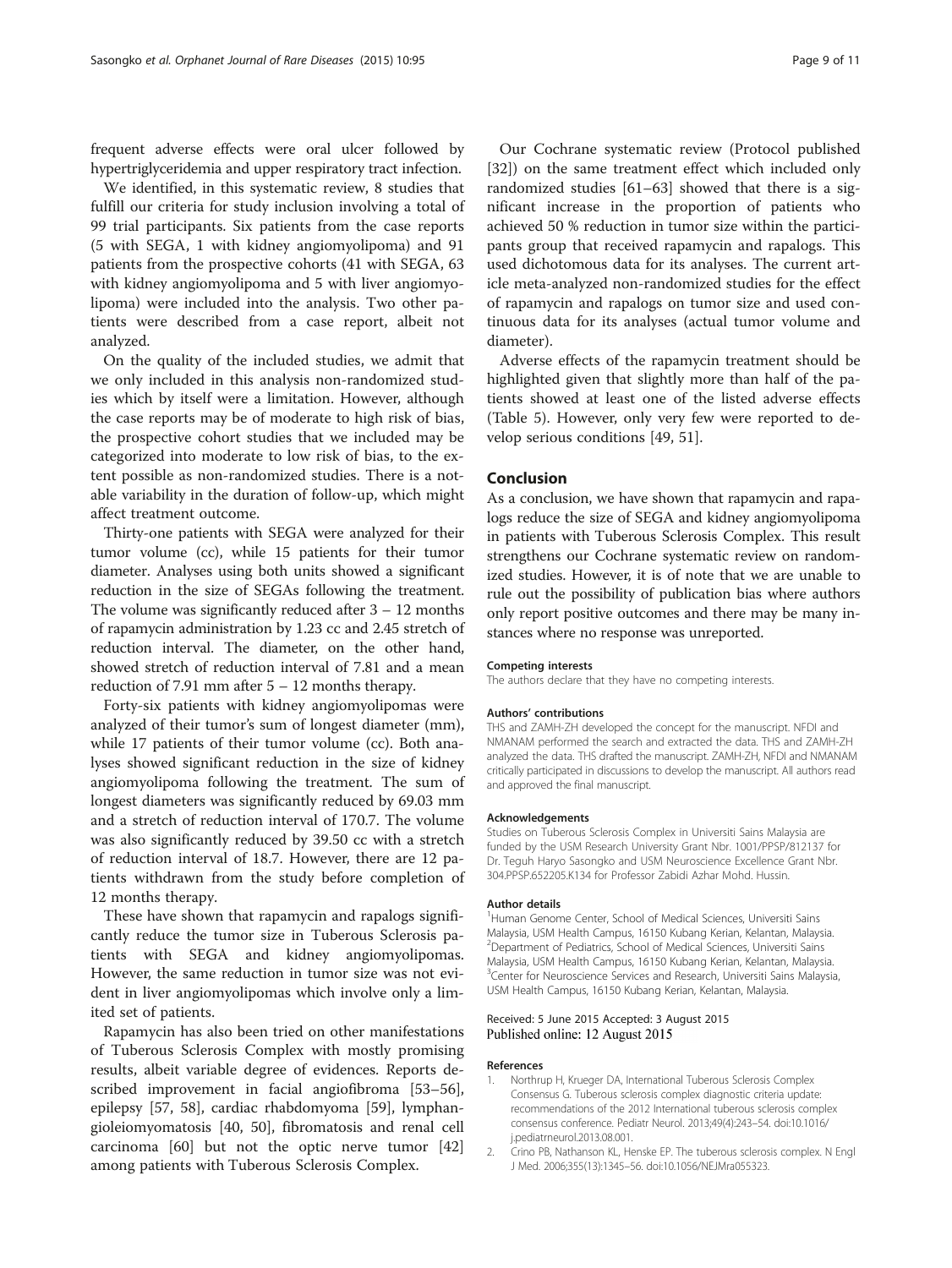- <span id="page-9-0"></span>3. Baskin Jr HJ. The pathogenesis and imaging of the tuberous sclerosis complex. Pediatr Radiol. 2008;38(9):936–52. doi[:10.1007/s00247-008-0832-y](http://dx.doi.org/10.1007/s00247-008-0832-y).
- 4. Kopp CM, Muzykewicz DA, Staley BA, Thiele EA, Pulsifer MB. Behavior problems in children with tuberous sclerosis complex and parental stress. Epilepsy Behav. 2008;13(3):505–10. doi:[10.1016/j.yebeh.2008.05.010](http://dx.doi.org/10.1016/j.yebeh.2008.05.010).
- 5. Kwiatkowski DJ, Manning BD. Tuberous sclerosis: a GAP at the crossroads of multiple signaling pathways. Hum Mol Genet. 2005;14 Spec No. 2:R251–8. doi[:10.1093/hmg/ddi260](http://dx.doi.org/10.1093/hmg/ddi260).
- 6. Wong M. Mechanisms of epileptogenesis in tuberous sclerosis complex and related malformations of cortical development with abnormal glioneuronal proliferation. Epilepsia. 2008;49(1):8–21. doi:[10.1111/j.1528-1167.2007.01270.x](http://dx.doi.org/10.1111/j.1528-1167.2007.01270.x).
- 7. Major P, Rakowski S, Simon MV, Cheng ML, Eskandar E, Baron J, et al. Are cortical tubers epileptogenic? Evidence from electrocorticography. Epilepsia. 2009;50(1):147–54. doi:[10.1111/j.1528-1167.2008.01814.x](http://dx.doi.org/10.1111/j.1528-1167.2008.01814.x).
- 8. Goh S, Butler W, Thiele EA. Subependymal giant cell tumors in tuberous sclerosis complex. Neurology. 2004;63(8):1457–61.
- 9. Franz DN. Non-neurologic manifestations of tuberous sclerosis complex. J Child Neurol. 2004;19(9):690–8.
- 10. Johnson SR. Lymphangioleiomyomatosis. Eur Respir J. 2006;27(5):1056–65. doi[:10.1183/09031936.06.00113303.](http://dx.doi.org/10.1183/09031936.06.00113303)
- 11. Yates JR. Tuberous sclerosis. Eur J Hum Genet. 2006;14(10):1065–73. doi[:10.1038/sj.ejhg.5201625.](http://dx.doi.org/10.1038/sj.ejhg.5201625)
- 12. Bhaskar PT, Hay N. The two TORCs and Akt. Dev Cell. 2007;12(4):487–502. doi[:10.1016/j.devcel.2007.03.020.](http://dx.doi.org/10.1016/j.devcel.2007.03.020)
- 13. Franz DN, Weiss BD. Molecular therapies for tuberous sclerosis and neurofibromatosis. Curr Neurol Neurosci Rep. 2012;12(3):294–301. doi[:10.1007/s11910-012-0269-4](http://dx.doi.org/10.1007/s11910-012-0269-4).
- 14. Gao X, Pan D. TSC1 and TSC2 tumor suppressors antagonize insulin signaling in cell growth. Genes Dev. 2001;15(11):1383–92. doi:[10.1101/gad.901101.](http://dx.doi.org/10.1101/gad.901101)
- 15. Goncharova EA, Goncharov DA, Eszterhas A, Hunter DS, Glassberg MK, Yeung RS, et al. Tuberin regulates p70 S6 kinase activation and ribosomal protein S6 phosphorylation. A role for the TSC2 tumor suppressor gene in pulmonary lymphangioleiomyomatosis (LAM). J Biol Chem. 2002;277(34):30958–67. doi:[10.1074/jbc.M202678200.](http://dx.doi.org/10.1074/jbc.M202678200)
- 16. Inoki K, Li Y, Zhu T, Wu J, Guan KL. TSC2 is phosphorylated and inhibited by Akt and suppresses mTOR signalling. Nat Cell Biol. 2002;4(9):648–57. doi[:10.1038/ncb839](http://dx.doi.org/10.1038/ncb839).
- 17. Kwiatkowski DJ, Zhang H, Bandura JL, Heiberger KM, Glogauer M, el-Hashemite N, et al. A mouse model of TSC1 reveals sex-dependent lethality from liver hemangiomas, and up-regulation of p70S6 kinase activity in Tsc1 null cells. Hum Mol Genet. 2002;11(5):525–34.
- 18. Manning BD, Tee AR, Logsdon MN, Blenis J, Cantley LC. Identification of the tuberous sclerosis complex-2 tumor suppressor gene product tuberin as a target of the phosphoinositide 3-kinase/akt pathway. Mol Cell. 2002;10(1):151–62.
- 19. Potter CJ, Pedraza LG, Xu T. Akt regulates growth by directly phosphorylating Tsc2. Nat Cell Biol. 2002;4(9):658–65. doi[:10.1038/ncb840](http://dx.doi.org/10.1038/ncb840).
- 20. Ballou LM, Lin RZ. Rapamycin and mTOR kinase inhibitors. J Chem Biol. 2008;1(1–4):27–36. doi[:10.1007/s12154-008-0003-5](http://dx.doi.org/10.1007/s12154-008-0003-5).
- 21. Rapamune. RxList: The internet drug index. 2013.
- 22. Ehninger D, Silva AJ. Rapamycin for treating Tuberous sclerosis and Autism spectrum disorders. Trends Mol Med. 2011;17(2):78–87. doi:[10.1016/](http://dx.doi.org/10.1016/j.molmed.2010.10.002) [j.molmed.2010.10.002.](http://dx.doi.org/10.1016/j.molmed.2010.10.002)
- 23. Lee L, Sudentas P, Donohue B, Asrican K, Worku A, Walker V, et al. Efficacy of a rapamycin analog (CCI-779) and IFN-gamma in tuberous sclerosis mouse models. Gene Chromosome Cancer. 2005;42(3):213–27. doi:[10.1002/gcc.20118](http://dx.doi.org/10.1002/gcc.20118).
- 24. Fischer L, Saliba F, Kaiser GM, De Carlis L, Metselaar HJ, De Simone P, et al. Three-year outcomes in de novo liver transplant patients receiving everolimus with reduced tacrolimus: follow-up results from a randomized, multicenter study. Transplantation. 2015;99(7):1455–62. doi:[10.1097/](http://dx.doi.org/10.1097/TP.0000000000000555) [TP.0000000000000555](http://dx.doi.org/10.1097/TP.0000000000000555).
- 25. Ribichini F, Romano M, Rosiello R, La Vecchia L, Cabianca E, Caramanno G, et al. A clinical and angiographic study of the XIENCE V everolimus-eluting coronary stent system in the treatment of patients with multivessel coronary artery disease: the EXECUTIVE trial (EXecutive RCT: evaluating XIENCE V in a multi vessel disease). JACC Cardiovasc Interv. 2013;6(10):1012–22. doi[:10.1016/](http://dx.doi.org/10.1016/j.jcin.2013.05.016) [j.jcin.2013.05.016.](http://dx.doi.org/10.1016/j.jcin.2013.05.016)
- 26. Alfonso F, Perez-Vizcayno MJ, Cardenas A, Garcia Del Blanco B, Garcia-Touchard A, Lopez-Minguez JR, et al. A prospective randomized trial of drug-eluting balloons versus Everolimus-Eluting stents in patients with in-stent restenosis of drug-eluting stents: the ribs IV randomized clinical trial. J Am Coll Cardiol. 2015;66(1):23–33. doi[:10.1016/j.jacc.2015.04.063](http://dx.doi.org/10.1016/j.jacc.2015.04.063).
- 27. Motzer RJ, Escudier B, Oudard S, Hutson TE, Porta C, Bracarda S, et al. Phase 3 trial of everolimus for metastatic renal cell carcinoma: final results and analysis of prognostic factors. Cancer. 2010;116(18):4256–65. doi[:10.1002/](http://dx.doi.org/10.1002/cncr.25219) [cncr.25219](http://dx.doi.org/10.1002/cncr.25219).
- 28. Ravaud A, Barrios CH, Alekseev B, Tay MH, Agarwala SS, Yalcin S, et al. RECORD-2: phase II randomized study of everolimus and bevacizumab versus interferon alpha-2a and bevacizumab as first-line therapy in patients with metastatic renal cell carcinoma. Ann Oncol. 2015;26(7):1378–84. doi[:10.1093/annonc/mdv170](http://dx.doi.org/10.1093/annonc/mdv170).
- 29. Castellano D, Bajetta E, Panneerselvam A, Saletan S, Kocha W, O'Dorisio T, et al. Everolimus plus octreotide long-acting repeatable in patients with colorectal neuroendocrine tumors: a subgroup analysis of the phase III RADIANT-2 study. Oncologist. 2013;18(1):46–53. doi:[10.1634/](http://dx.doi.org/10.1634/theoncologist.2012-0263) [theoncologist.2012-0263](http://dx.doi.org/10.1634/theoncologist.2012-0263).
- 30. Pavel ME, Hainsworth JD, Baudin E, Peeters M, Horsch D, Winkler RE, et al. Everolimus plus octreotide long-acting repeatable for the treatment of advanced neuroendocrine tumours associated with carcinoid syndrome (RADIANT-2): a randomised, placebo-controlled, phase 3 study. Lancet. 2011;378(9808):2005–12. doi[:10.1016/S0140-6736\(11\)61742-X](http://dx.doi.org/10.1016/S0140-6736(11)61742-X).
- 31. Qiao L, Liang Y, Mira RR, Lu Y, Gu J, Zheng Q. Mammalian target of rapamycin (mTOR) inhibitors and combined chemotherapy in breast cancer: a meta-analysis of randomized controlled trials. Int J Clin Exp Med. 2014;7(10):3333–43.
- 32. Sasongko TH IN, Nik Abdul Malik NMA, Zabidi-Hussin ZAMH. Rapamycin and its analogues (rapalogs) for tuberous sclerosis complex (Protocol). Cochrane Database Syst Rev 2014 (9). doi[:10.1002/14651858.CD011272.pub2](http://dx.doi.org/10.1002/14651858.CD011272.pub2).
- 33. Moher D, Liberati A, Tetzlaff J, Altman DG. Preferred reporting items for systematic reviews and meta-analyses: the PRISMA statement. PLoS Med. 2009;6(7):e1000097. doi[:10.1371/journal.pmed.1000097.](http://dx.doi.org/10.1371/journal.pmed.1000097)
- 34. Higgins JPT GSe. Cochrane Handbook for Systematic Reviews of Interventions Version 5.1.0 [updated March 2011]. The Cochrane Collaboration; 2011.
- 35. Review Manager (RevMan) [Computer Program]. Version 5.3. Copenhagen: The Nordic Cochrane Centre, The Cochrane Collaboration, 2014.
- 36. Wells GA Shea B, O'Connell D, Peterson J, Welch V, Losos M, Tugwell P. The Newcastle-Ottawa Scale (NOS) for assessing the quality if nonrandomized studies in meta-analyses. Ottawa Hospital Research Institute. [http://](http://www.ohri.ca/programs/clinical_epidemiology/oxford.asp) [www.ohri.ca/programs/clinical\\_epidemiology/oxford.asp.](http://www.ohri.ca/programs/clinical_epidemiology/oxford.asp) Accessed 1 May 2015
- 37. Higgins JP, Thompson SG, Deeks JJ, Altman DG. Measuring inconsistency in meta-analyses. BMJ. 2003;327(7414):557–60. doi:[10.1136/bmj.327.7414.557.](http://dx.doi.org/10.1136/bmj.327.7414.557)
- 38. Herry I, Neukirch C, Debray MP, Mignon F, Crestani B. Dramatic effect of sirolimus on renal angiomyolipomas in a patient with tuberous sclerosis complex. Eur J Intern Med. 2007;18(1):76–7. doi:[10.1016/j.ejim.2006.07.017.](http://dx.doi.org/10.1016/j.ejim.2006.07.017)
- 39. Peces R, Peces C, Cuesta-Lopez E, Perez-Duenas V, Vega-Cabrera C, Azorin S, et al. Low-dose rapamycin reduces kidney volume angiomyolipomas and prevents the loss of renal function in a patient with tuberous sclerosis complex. Nephrol Dial Transplant. 2010;25(11):3787–91. doi[:10.1093/ndt/gfq456](http://dx.doi.org/10.1093/ndt/gfq456).
- 40. Bissler JJ, McCormack FX, Young LR, Elwing JM, Chuck G, Leonard JM, et al. Sirolimus for angiomyolipoma in tuberous sclerosis complex or lymphangioleiomyomatosis. N Engl J Med. 2008;358(2):140–51. doi[:10.1056/](http://dx.doi.org/10.1056/NEJMoa063564) [NEJMoa063564.](http://dx.doi.org/10.1056/NEJMoa063564)
- 41. Koenig MK, Butler IJ, Northrup H. Regression of subependymal giant cell astrocytoma with rapamycin in tuberous sclerosis complex. J Child Neurol. 2008;23(10):1238–9. doi[:10.1177/0883073808321764](http://dx.doi.org/10.1177/0883073808321764).
- 42. Sparagana SP, Wilkes DC, Thompson CE, Bowers DC. Optic nerve tumor in tuberous sclerosis complex is not responsive to sirolimus. Pediatr Neurol. 2010;42(6):443–6. doi:[10.1016/j.pediatrneurol.2010.01.016.](http://dx.doi.org/10.1016/j.pediatrneurol.2010.01.016)
- 43. Yalon M, Ben-Sira L, Constantini S, Toren A. Regression of subependymal giant cell astrocytomas with RAD001 (Everolimus) in tuberous sclerosis complex. Childs Nerv Syst. 2011;27(1):179–81. doi:[10.1007/s00381-010-1222-y.](http://dx.doi.org/10.1007/s00381-010-1222-y)
- 44. Franz DN, Leonard J, Tudor C, Chuck G, Care M, Sethuraman G, et al. Rapamycin causes regression of astrocytomas in tuberous sclerosis complex. Ann Neurol. 2006;59(3):490–8. doi:[10.1002/ana.20784](http://dx.doi.org/10.1002/ana.20784).
- 45. Birca A, Mercier C, Major P. Rapamycin as an alternative to surgical treatment of subependymal giant cell astrocytomas in a patient with tuberous sclerosis complex. J Neurosurg Pediatr. 2010;6(4):381–4. doi[:10.3171/2010.7.PEDS10221](http://dx.doi.org/10.3171/2010.7.PEDS10221).
- 46. Lam C, Bouffet E, Tabori U, Mabbott D, Taylor M, Bartels U. Rapamycin (sirolimus) in tuberous sclerosis associated pediatric central nervous system tumors. Pediatr Blood Cancer. 2010;54(3):476–9. doi:[10.1002/](http://dx.doi.org/10.1002/pbc.22298) [pbc.22298.](http://dx.doi.org/10.1002/pbc.22298)